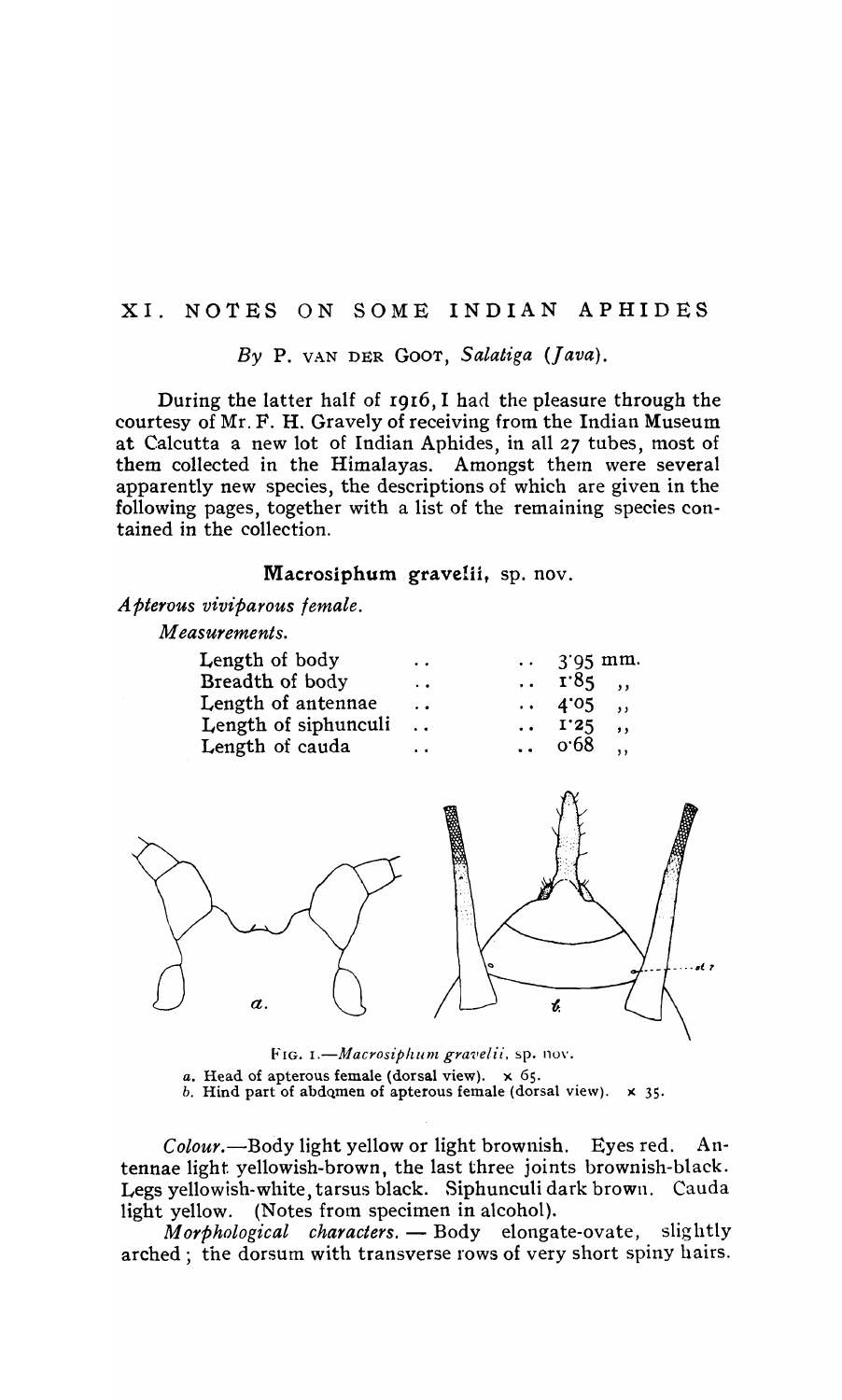Antennae slightly longer than the body; relative lengths of the five last antennal joints about as: 59. 52. 40. 10. 53. The third joint bears on its basal fourth some 3-5 circular sensoriae. Frontal tubercles well developed, not gibbous or protruding on the innerside; frons slightly arched.

Rostrum reaching to the second pair of coxae.

Siphunculi very long, thin, cylindrical, but distinctly expanded towards the base; the apex with a distinct reticulation, the remainder very faintly imbricated. Cauda elongate, ensiform, about half as long as the cornicles.

Legs long and thin, with small but strong spiny hairs. (Described from numerous wingless specimens).

*Food-plant* unknown.

*Locality.-Soom* (Darjiling district), 4,000-5,000 feet, 16-vi-1914 *(F. H. Gravely).* 

*Types* in the collection of the Indian Museum, Calcutta; No. 5597/H. I.

### Rhopalosiphum indicum, v. d. G.

*Alate viviparous female.* 

*Measurements.* 

| Length of body          |           |             | 4.70 mm.                |
|-------------------------|-----------|-------------|-------------------------|
| Breadth of body         | ٠         | $2'25$ ,    |                         |
| Length of antennae      |           | $4.85$ ,    |                         |
| Length of siphunculi    | $\bullet$ | <b>I.00</b> | $\overline{\mathbf{u}}$ |
| <b>Expanse of wings</b> | ٠         | .1350       | $\ddot{\phantom{a}}$    |
| Length of cauda         |           | 0.43        |                         |

Colour.-Head and thorax yellowish-brown; abdomen dirty yellowish. Eyes and antennae black. Legs black, base of femur light yellow. Siphunculi dark brown. Cauda light yellowish. Pterostigma of forewing and all veins with a brownish tinge. (Notes from specimen in alcohol).

*Morphological characters*. - Body broadly ovate, nearly naked.

Antennae a little longer than the body; relative lengths of the five last antennal joints about as: 60. 42. 33. 12. 65. The third joint bears on its whole length some 65 small circular sensoriae; the fourth joint shows from 0-3 sensoriae. Frontal tubercles small, slightly protruding on the inner side.

Rostrum reaching to the second pair of coxae.

Siphunculi moderately long, thick, only slightly swollen in the middle but considerably constricted at the apex, with a distinct reticulation at the tip. Cauda club-shaped, about half as long as the cornicles.

Wings with normal venation; the second fork of media <sup>I</sup> fairly long. Hooking-hairs  $4$  in number. (Described from 3 partly damaged winged females, in separate tubes).

*Food .. plant* unknown.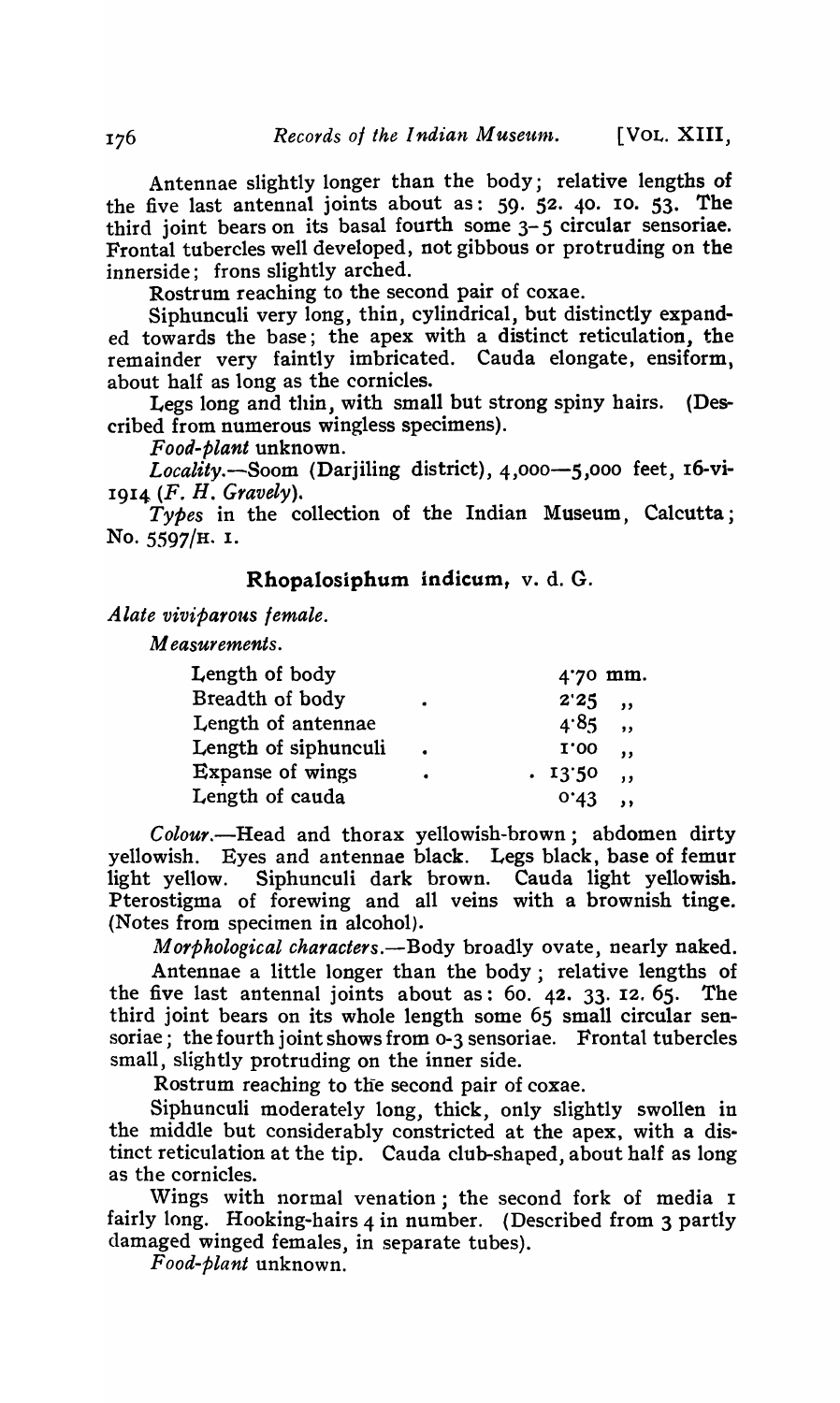1917.] P. VAN DER GOOT: *Notes on Indian Aphides.* 177

Localities.-Birch Hill (Darjiling district), 6,000-7,000 feet, 1-vii-19I4 *(Carmichael coll.)*; Soom to Birch Hill (Darjiling distr.). 5,000-6,000 feet, 2-vii-I9I4 *(Carmichael* coIL); Soom to Darjiling (East Himalayas), 4,500-7,000 feet, I4-vi-I9I4 (F. H. *Gravely).* 

*Types* in the collection of the Indian Museum, Calcutta; Nos. 5595/H. I., 559B/H. I., S602/H. I.

I have little hesitation in considering the winged forms described above, apparently caught on the wing, to be identical with the wingless specimen I described in an earlier paper on Indian Aphides *(Rec. 1nd. Mus.*, vol. XII, 1916, pp. 1-5).

The reticulation of the cornicles is very rare in *Rhopalosiphum*, the only species showing this character being Rh. *aconiti,* v. d. G.

## Rhopalosiphum vagans, sp. nov.

*Alate viviparous female.* 

*Measurements.* 

| Length of body          | $2.60$ mm.                       |  |
|-------------------------|----------------------------------|--|
| Breadth of body         | $\mathbf{r} \cdot \mathbf{08}$ , |  |
| Length of antennae      | $3'15$ ,                         |  |
| Length of siphunculi    | 0.54<br>$\overline{\phantom{a}}$ |  |
| <b>Expanse of wings</b> | 7.90<br>$\overline{\phantom{a}}$ |  |
| Length of cauda         | $0.25$ ,                         |  |
|                         |                                  |  |

*Colour.-Head* and thorax black, abdomen brownish. Eyes dark. Antennae black. Legs yellowish; tarsus, tip of tibia and femur (except the base) blackish. Siphunculi dark brown. Cauda darkish. Pterostigma of forewings brownish. (Notes from specimen in alcohol).

*Morphological characters*. - Body nearly naked, without any lateral tubercles.

Antennae distinctly longer than the body; relative lengths of the five last antennal joints about as: 34. 28. 2I. 9. 35. The third antennal joint bears from 21-31 circular sensoriae on nearly its whole length. Frontal tubercles fairly small, protruding on the inner side, with a few short hairs.

Rostrum reaching to the second pair of coxae.

Siphunculi moderately long and thin, distinctly swollen, with the surface quite smooth. Cauda ensiform, about half as long as the cornicles.

Wings with normal venation; the second fork of media I moderately large. Hooking-hairs 3 in number.

Legs long and thin, with a few short spines. (Described from a single winged female).

*Food-plant* unknown.

*Locality.-Soom* to Darjiling, 4,500-7,000 feet, r6-vi-I9I4 (F. H. *Gravely).* 

Type in the collection of the Indian Museum, Calcutta; No. S600/H. 1.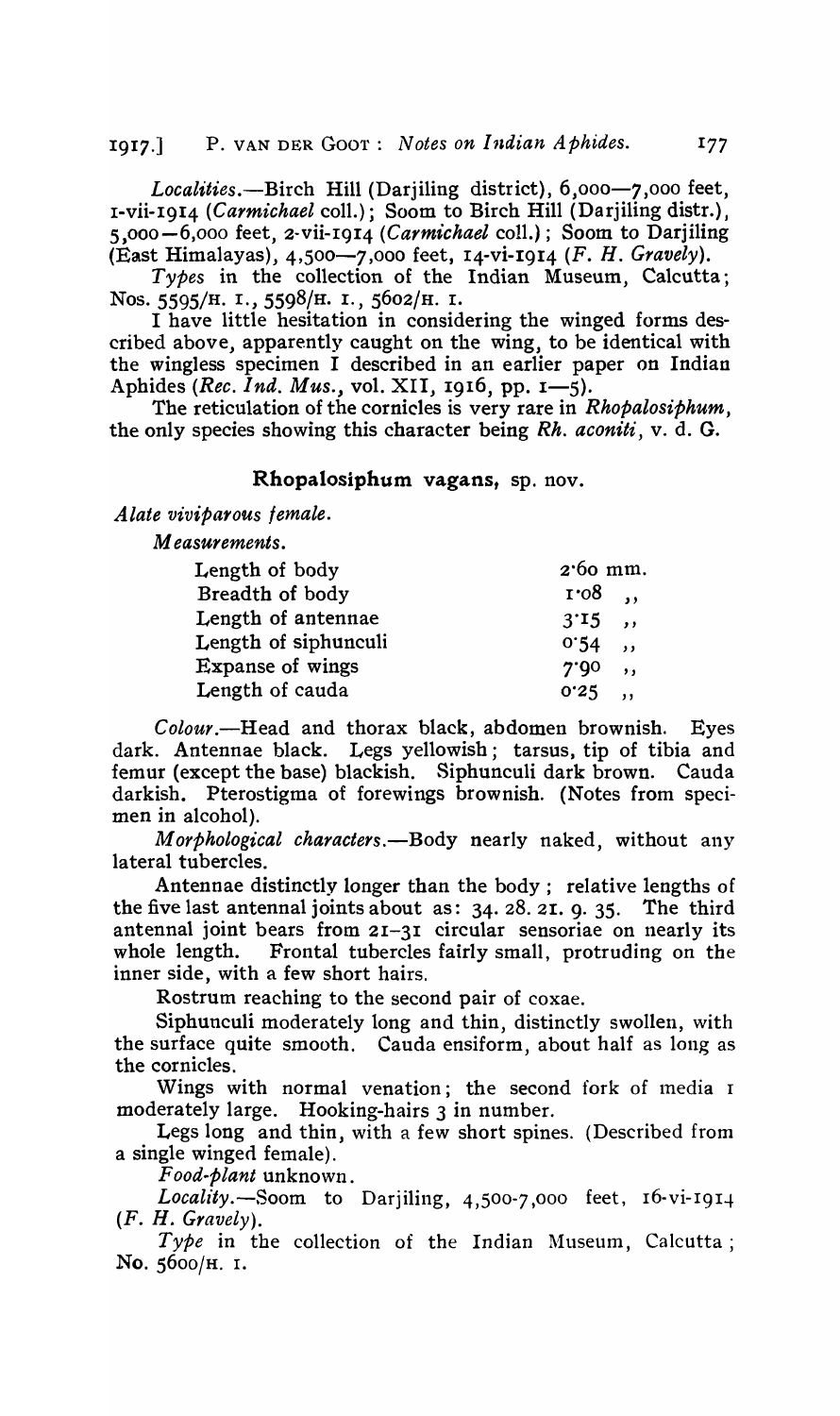# Trichosiphum dubium, sp. nov.

*A pterous viviparous female.* 

| <i>Measurements.</i> |                                 |
|----------------------|---------------------------------|
| Length of body       | $2.88$ mm.                      |
| Breadth of body      | 1.62,                           |
| Length of antennae   | 1.26<br>$\overline{\mathbf{u}}$ |
| Length of siphunculi | $0.76$ ,                        |

*Colour.-Body* dirty yellowish. Eyes red. Antennae light yellow, with blackish apex. Legs light yellowish brown. culi dark brown. Cauda light brownish. (Notes from specimen in alcohol).

*Morphological characters*. - Body broad ovate; the whole dorsum covered with numerous strong, moderately long spines, which are always simple at the apex.



FIG. 2.-Trichosiphum dubium, sp. nov. Hind part of abdomen of apterous female (dorsal view).  $\times$  60.

Antennae less than half as long as the body, with a few long spines, relative lengths of the five last joints about as: 29. 9. 13. II. 24. Primary sensoriae without hair-rim.

Rostrum long, reaching to the third pair of coxae.

Siphunculi moderately short, thick, distinctly broadest towards the middle, with many fairly long bristles; the integument covered with numerous " spinule-rows." Cauda obsolete; the last abdominal segment broadly rounded, not prolonged into a distinct small point. Rudimentary gonapophyses very close together, with a few short hairs; their number not distinct, apparently 3.

Legs slender, with some long hairs. (Described from 4 apterous females, together with numerous larvae and a few nymphs). *Food-plant* unknown.

Locality.--Birch Hill (Darjiling district), 6,000-7,000 feet, 30-vi-I9I4' *(Carmichael* coll.).

*Types* in the collection of the Indian Museum, Calcutta No. 5590/H. I.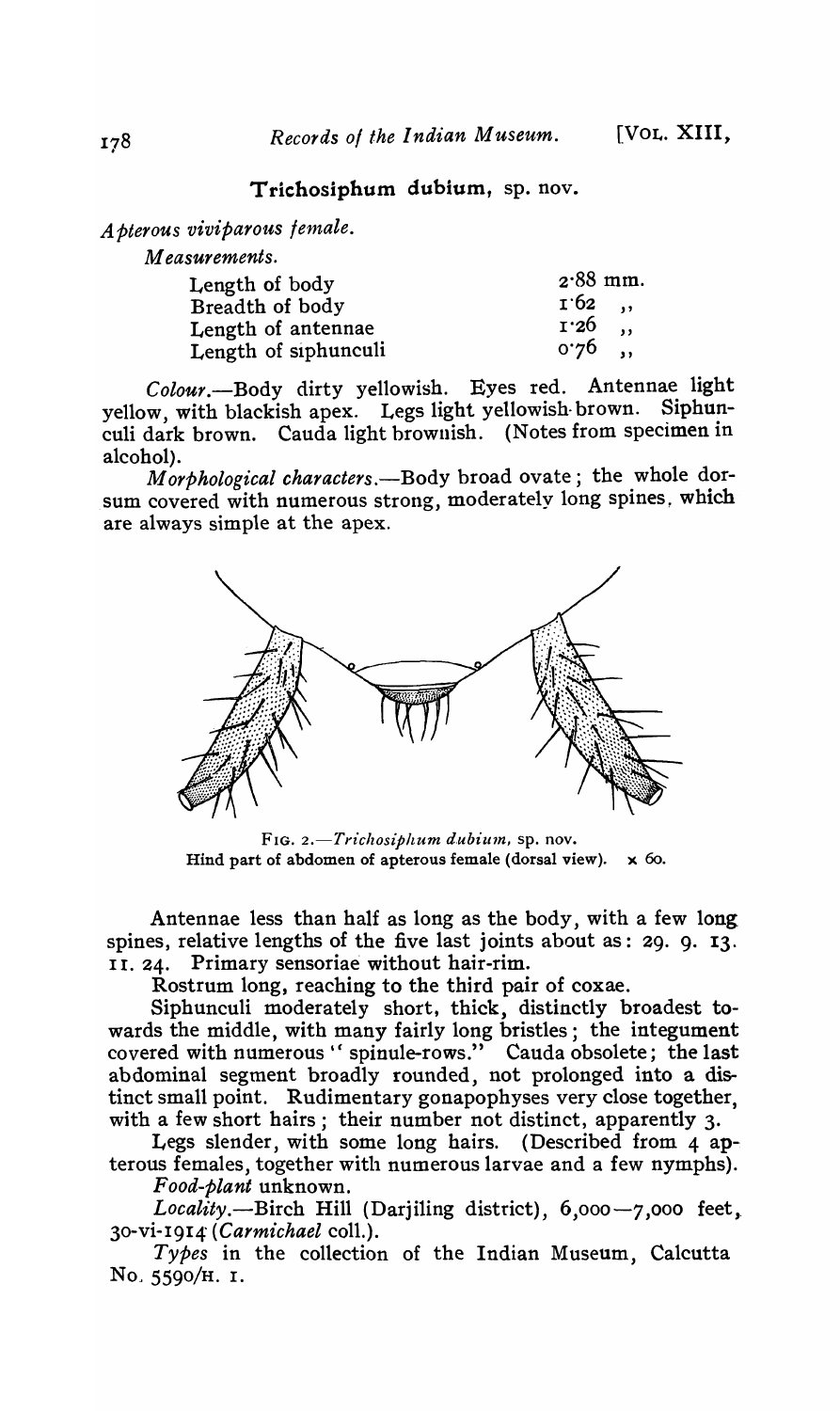The species described above shows much resemblance to the genus *Greenidea,* Schout., especially by the broad body and the short cornicles. The absence of an acute point to the last abdominal segment, however, necessitates it being placed in *Trichosiphum* (Perg.) v. d. G.

## Trichosiphum montanum, sp. nov.

*A late viviparous female.* 

*Measurements.* 

| Length of body       | $3'05$ mm.                      |
|----------------------|---------------------------------|
| Breadth of body      | $1'15$ ,                        |
| Length of siphunculi | 1.98<br>$\overline{\mathbf{z}}$ |
| Expanse of wings     | $8\cdot$ 10,                    |
|                      |                                 |

*Colour.-Head* and thorax dark brown; abdomen brownishyellow. Eyes red (?). Antennae blackish. Legs light yellow,



FIG. *3.-Trichosiphum moutanum,* sp. nov. Hind part of abdomen of alate female (dorsal view).  $\times$  25.

tarsus and tibia dark brown. Shiphunculi dark brown. Cauda brown. Pterostigma of forewings brown. (Notes from specimen in alcohol).

*Morphological characters.-Body* elongate ovate; head, thorax and margin of abdomen with long and fine hairs, the dorsum of the abdomen with shorter hairs.

Antennae broken off in the specimen examined. The third antennal joint bears some 17 sensoriae on its basal three-fourths; the sensoriae are broadly oval, occupying nearly half of the antenna! circumference.

Rostrum reaching to the third pair of coxae.

Siphunculi very long, thin, cylindrical, with many long hairs and with distinct "spinule-rows" only on the extreme tip. Cauda nearly obsolete, broadly rounded, slightly conical.

Wings with normal *Trichosiphum* venation. Hooking-hairs 3-5 in number.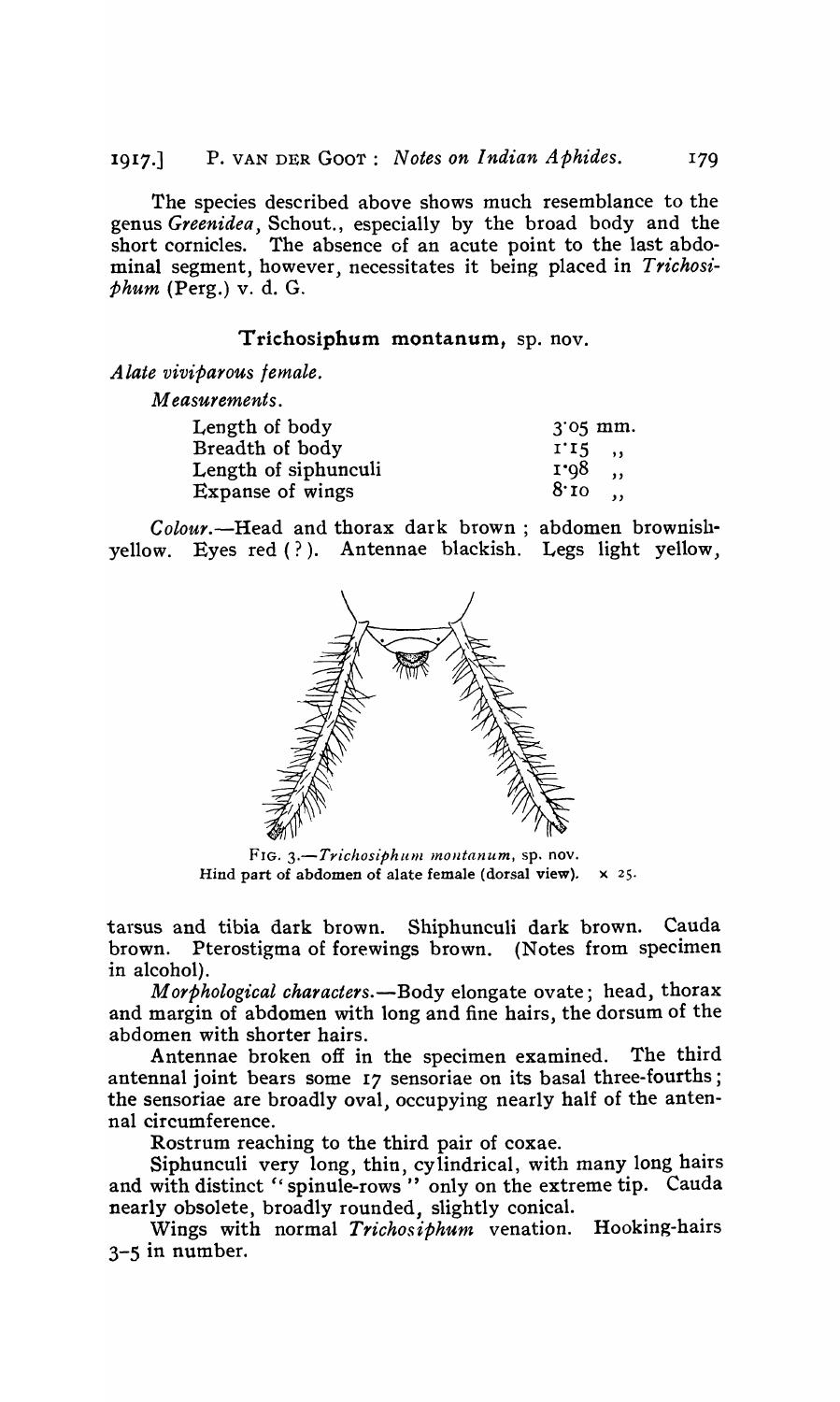Legs fairly long, the tibia and femur with moderately long and fine hairs. (Described from a single winged female).

*Food-plant* unknown.

Locality.-Soom to Darjiling, 4,500-7,000 feet, 16-vi-1914 *(F. H. Gravely).* 

*Type* in the collection of the Indian Museum, Calcutta; No. 6968/H. I.

Although only a- single damaged alate female was available, this species is sufficiently distinct from other species of *Trichosiphum (Tr. minutum,* v. d. G. and *Tr. querci,* v. d. G.) in the number and distribution of sensoriae on the third antennal joint.



FIG. 4.-Trichosiphum montanum, sp. nov. Fore and hindwing of alate female.  $(x 25)$ .

## Lachnus himalayensis, sp. nov.

*A p terous viviparous female.* 

*Measurements.* 

| Length of body     | $4.50$ mm.              |  |
|--------------------|-------------------------|--|
| Breadth of body    | $2.35$ ,                |  |
| Length of antennae | $\mathbf{r} \cdot 8$ o, |  |
| Siphunculi (diam.) | $0'14$ ,                |  |

Colour.--Body dirty grayish, without blackish spots. Eyes black. Antennae grayish-white. Legs brownish-black. Siphunculi gray, with a brownish top-rim. Cauda light brown. (Notes from specimen in alcohol).

*Morphological characters.-Body* broad ovate, slightly arched, covered with numerous fine, moderately short hairs.

Antennae less than half as long as the body, with numerous fine hairs; relative lengths f the four last antennal joints about as:  $33. 13. 17. 12.$  Sensoriae are present as follows: III o. IV 2.  $V I + I. VI I(+4)$ . The primary sensoriae are large, the secondar y ones very small and circular.

Rostrum short, reaching to the second pair of coxae.

Siphunculi scarcely elevated above the body, nearly reduced to pores. Cauda obsolete, the last abdominal segment broadly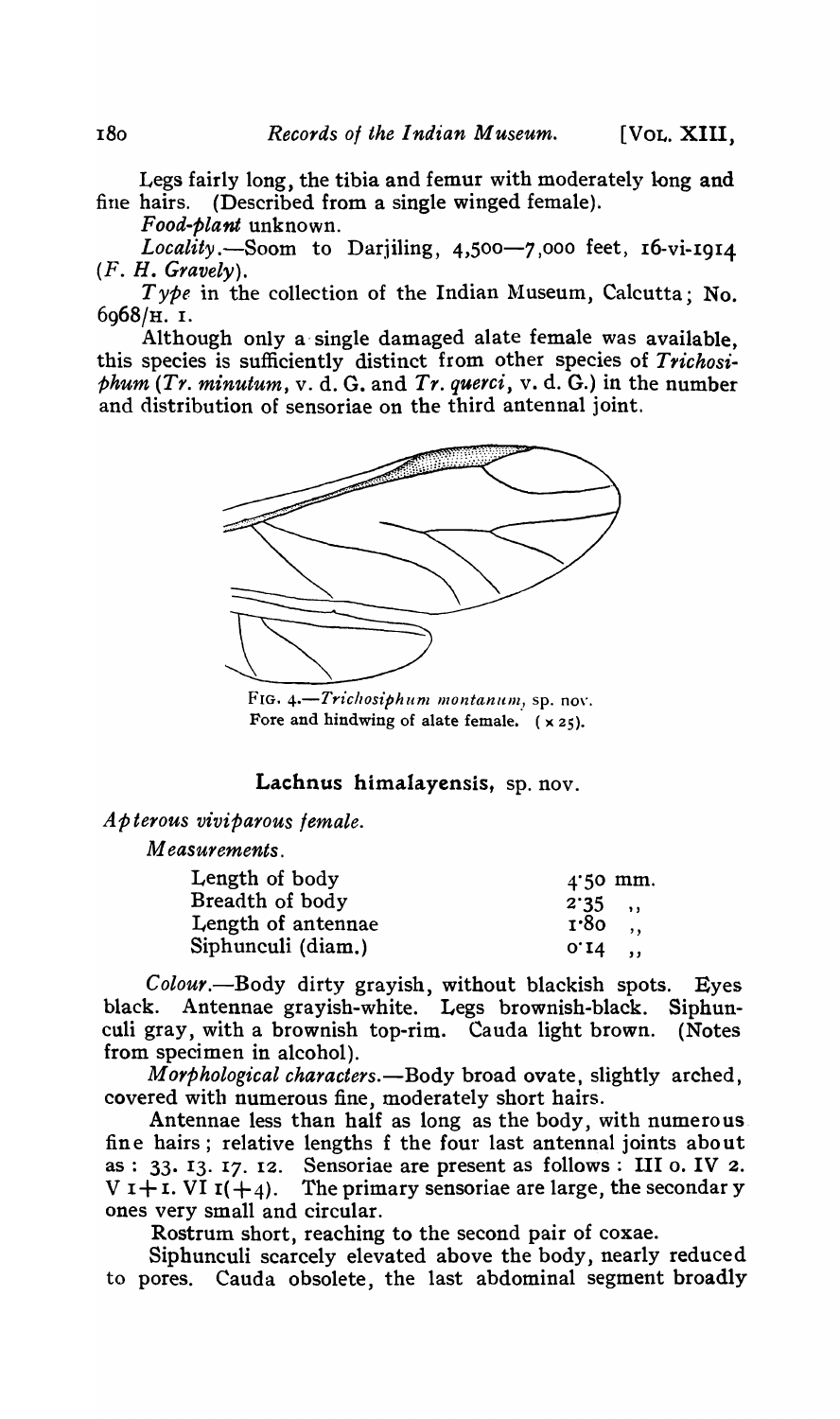rounded. Rudimentary gonaphophyses 3 in number, the middle one often double.

Legs moderately long, covered with numerous thin, long hairs.

*Alate viviparous female.* 

 $M$  easurements.

| Length of body     | $4.95$ mm.<br>$\bullet$ . |
|--------------------|---------------------------|
| Breadth of body    | $r \cdot 98$ ,            |
| Length of antennae | $1.85$ ,                  |
| Siphunculi (diam.) | $0'13$ ,                  |
| Expanse of wings   | $13'15$ ,                 |
|                    |                           |

FIG. 5.--Lachnus himalayensis, sp. nov.

Ъ.

c

- *a.* Antenna of alate female. (x60).
- $b.$  Antenna of apterous female.  $(x 60)$ .

*c.* Forewing of alate female.  $(x 17)$ .

*Colour*.—Body of the same colour as the apterous female; pterostigma of forewings grayish. (Notes from specimen in alcohol).

*Morphological characters.*-Head, thorax and abdomen covered with numerous, fine, moderately short hairs.

Antennae less than half as long as the body ; relative lengths of the four last antennal joints about as: 33. I2. r6. 13. Sensoriae are present as follows: III 45. IV 10. V  $7 + i$ . VI  $i + 4$ ). Secondary sensoriae circular, moderately large, tuberculate.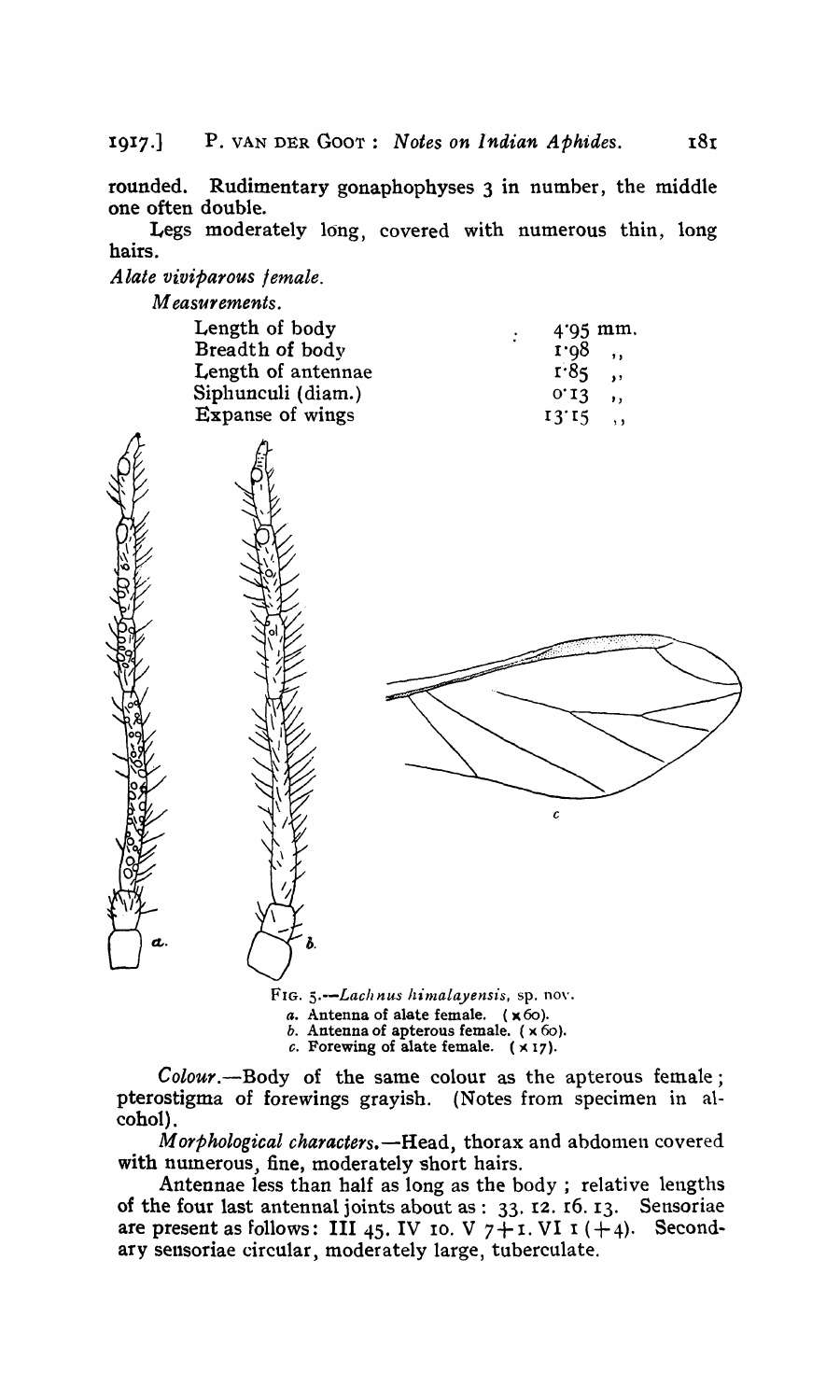Rostrum, siphunculi, etc., as in the apterous female.

Wings with normal *Lachnus-venation;* media 1 twice forked. Hooking-hairs 6 in number. (Described from a number of wingless and winged females).

*r'ood-plant* unknown.

Locality.-Birch Hill (Darjiling District), 6,000-7,000 feet, 6-vii-I914 *(Carmichael* coll.).

*Types* in the collection of the Indian Museum, Calcutta; No. s60r/H. I.

The species described above is distinct from all other species of *Lachnus* known to me by the numerous sensoriae on the third antennal joint in the winged female.



FIG. 6.-Lachnus similis, sp. nov. *a.* Antenna of alate female. (x 45). b. Fore and hindwing of alate female.  $(x 15)$ .

### Lachnus similis, sp. nov.

*Alate viviparous female.* 

*Measurements.* 

| Length of body     | 4.70 mm.                        |
|--------------------|---------------------------------|
| Breadth of body    | $2.16$ ,                        |
| Length of antennae | $1.65$ ,                        |
| Siphunculi (diam.) | 0.13<br>$\overline{\mathbf{u}}$ |
| Expanse of wings   | $16'20$ ,                       |

*Colour.-Head* and thorax black; abdomen dirty grayish with four longitudinal rows of dark brown spots. Eyes red. Antennae brownish-yellow, the tips of all joints blackish. Legs light yellowish; tarsus, tip of tibia and the femur except the base brownish-<br>black. Siphunculi black. Cauda darkish. Pterostigma of foreblack. Siphunculi black. Cauda darkish. Pterostigma of forewings dark brown. (Notes from specimen in alcohol).